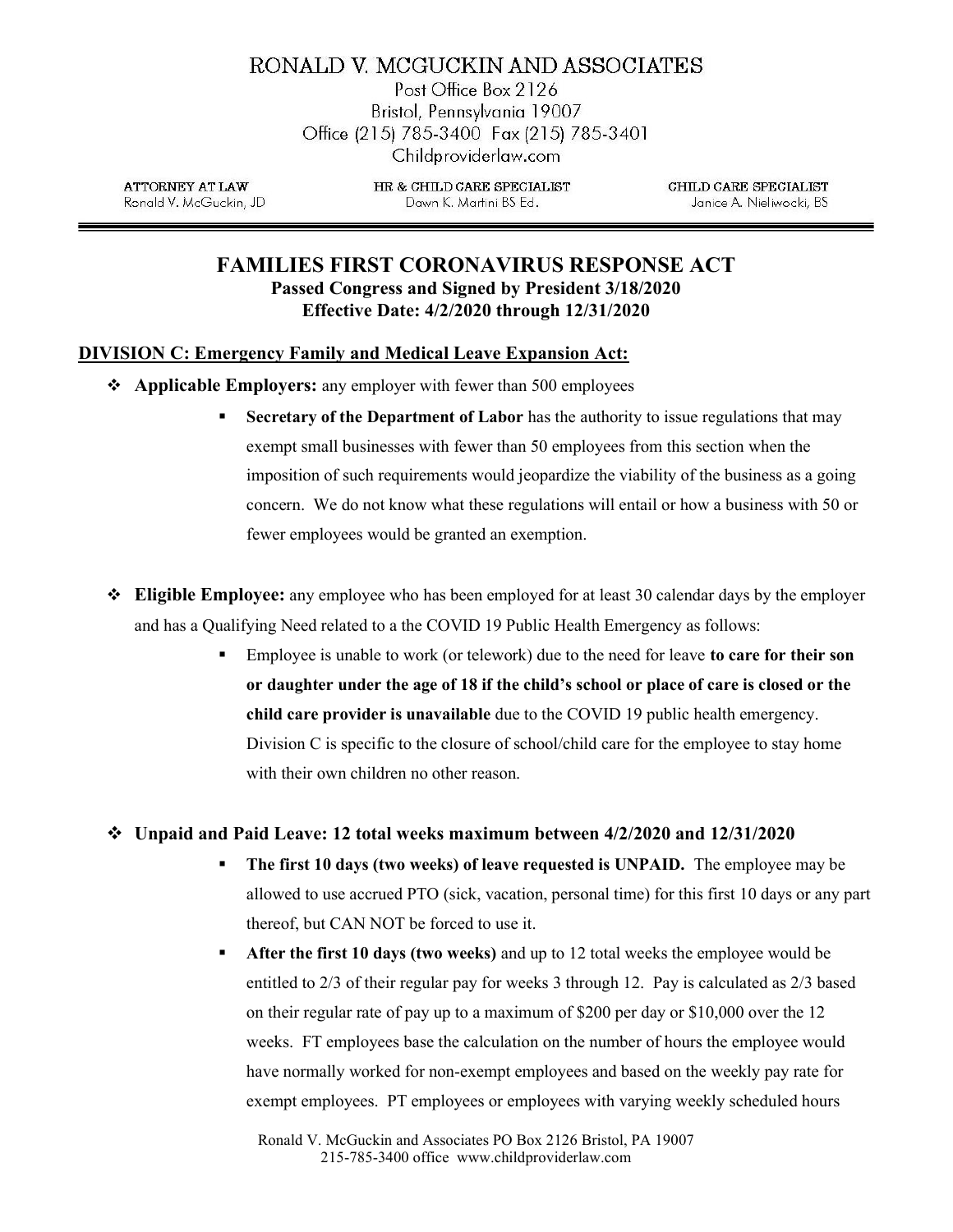would be calculated based on the average weekly hours over the previous 6 months or part thereof if the employee has not been employed for the full 6 months.

- $\triangleleft$  Employees who take Leave under Division C are entitled to restoration to the same or equivalent position upon return from leave. The need for leave under this section ends when the employee's child(ren)'s school or child care center reopens or when the full 12 weeks is exhausted, whichever comes first.
	- **Employers with fewer than 25 employees** are not required to return the employees to the same or equivalent position if the following conditions are met:
		- o The position held no longer exists due to economic conditions or other changes in operating conditions of the employer
		- o The employer makes a reasonable effort to restore the employee to an equivalent position and if those reasonable efforts fail, the employer contacts the employee if an equivalent position becomes available within one year from when the COVID 19 Public Health Emergency ends or within one year from when the 12 weeks of leave began which ever is earlier.

## Employer Payroll Tax Credit for Required Paid Family and Medical Leave

- $\blacksquare$  A payroll tax credit equal to 100% will be applied against the employer's payroll taxes each quarter not to exceed \$200/day/employee and a total of \$10,000/employee for all quarters from 4/2/2020 through 12/31/2020.
- If the amount of the tax credit claimed exceeds the payroll tax due, such excess shall be treated as an overpayment that shall be refunded.

## DIVISION E: Emergency Paid Sick Leave Act:

- \* Applicable Employers: any private entity employer with fewer than 500 employees and in the case of a public agency or any other entity that is not a private entity or individual, employs 1 or more employees
	- Secretary of the Department of Labor has the authority to issue regulations that may exempt small businesses with fewer than 50 employees from this section when the imposition of such requirements would jeopardize the viability of the business as a going concern. We do not know what these regulations will entail or how a business with 50 or fewer employees would be granted an exemption.